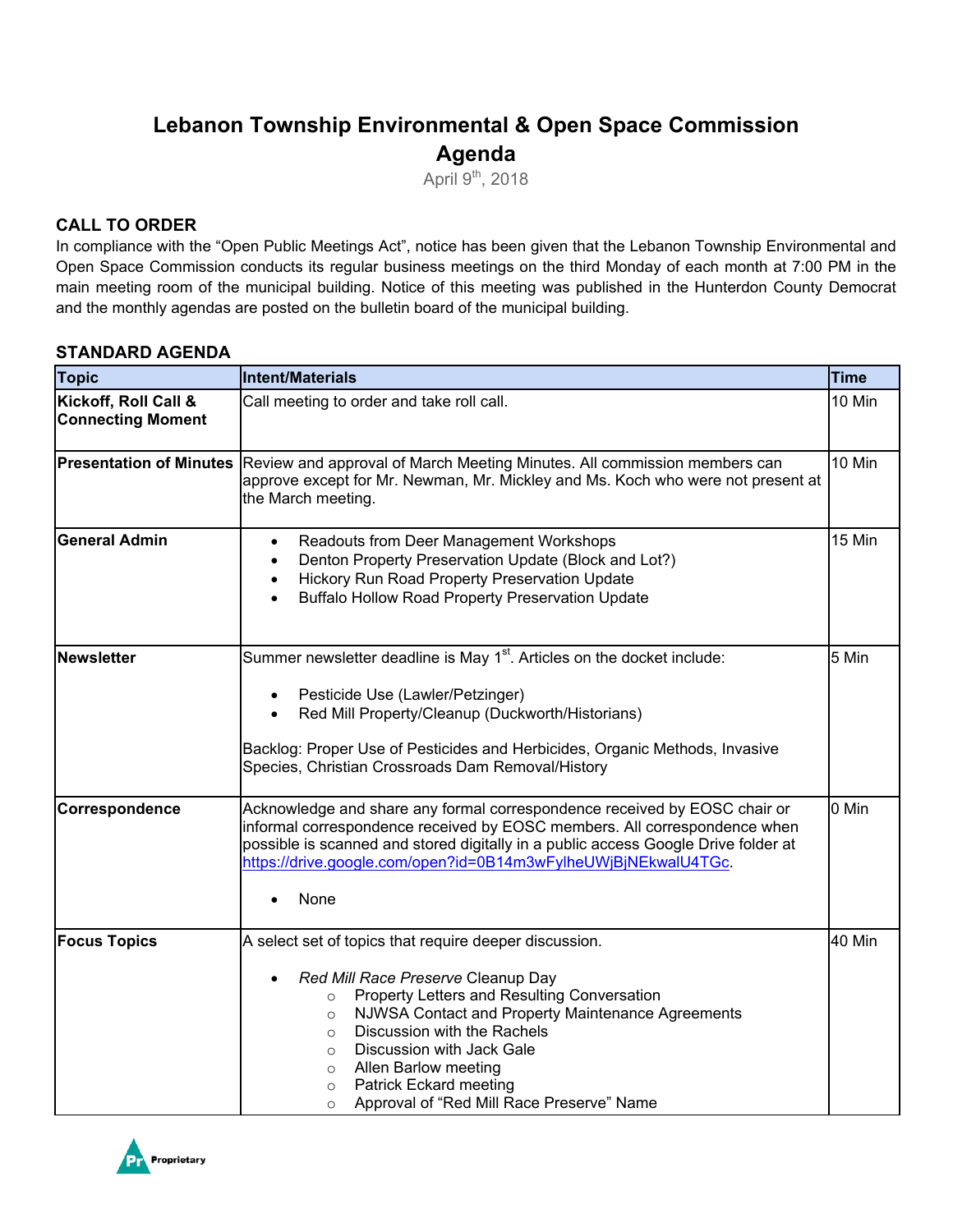| <b>Topic</b>   | Intent/Materials                                                                                                                                                                                                                                                                                                                                                                                                                                                                                                 | <b>Time</b> |
|----------------|------------------------------------------------------------------------------------------------------------------------------------------------------------------------------------------------------------------------------------------------------------------------------------------------------------------------------------------------------------------------------------------------------------------------------------------------------------------------------------------------------------------|-------------|
|                | <b>Volunteer Status</b><br>$\circ$                                                                                                                                                                                                                                                                                                                                                                                                                                                                               |             |
| <b>Reports</b> | Provide updates on the following standard topics below; any pre-submitted updates<br>are included in Attachment 1.<br><b>Program Reports</b><br>Litter Cleanup (Naccarato)<br>Well Testing (Koch)<br>□<br>$\Box$ LT Fall Fest (Duckworth)<br><b>Project Reports</b><br>NJ Water Supply Property Agreement Refresh (Mickley)<br>ш<br>Red Mill Property Clean-up Event<br>⊔<br>$\Box$ Pt. Mountain/Teetertown Link<br>$\boxtimes$ Block 36, Lot 17 - Partial Preservation "Goracy Trail"                           | 10 Min      |
|                | Parcel Reports<br>Block 24, Lot 16 - Hickory Run Rd. DEP Preservation<br>Block 35, Lot 88 - Preservation "Red Mill Road"<br>$\Box$<br>Block 10, Lot 41 - Hagedorn/Voorhees Link<br>$\Box$<br><b>Administrative Reports</b><br>EOSC Budget (Duckworth)<br>$\overline{\phantom{a}}$<br>Planning Board (Duckworth)<br>ш<br>Highlands Act (Duckworth)<br>$\Box$<br>$\boxtimes$ Musconetcong Watershed Association (Henriksen)<br>Raritan Headwaters Association (Lawler)<br>□<br>Sustainable Jersey (Duckworth)<br>⊠ |             |

## **Attachment 1: Reports**

#### **Sustainable Jersey**

As per Mr. Duckworth on 09-Apr-2018, he has begun to compile information for the overdue grant report and had asked treasurer, JoAnn Fascinelli, for an update on the grant account to determine if there is money that has still not been spent. As of March 9<sup>th</sup>, there is \$425.66 remaining of the original \$2000 capacity building grant money. This must be expended prior to completing the grant report. Some may be used to support the Red Mill Race Preserve cleanup event. Mr. Duckworth plans to have a draft report ready for EOSC review prior to the May meeting, assuming all the funds are spent.

#### **Block 36, Lot 17 - Partial Preservation "Goracy Trail"**

As per Ms. Hardy on 09-Apr-2018, the land owner, Vi Giaquinto, is ready to sign the contract. Mayor Schmidt will follow up with the lawyers to execute the contract, at which point Township Committee will proceed with the process of appointing a surveyor.

#### **Musconetcong Watershed Association**

As per Mr. Henriksen on 09-Apr-2018, a reminder of the upcoming MWA events: 1) river cleanup on Sautrday, April 14<sup>th</sup>, 2) native plant sale on Saturday, April 28<sup>th</sup>, and 3) Run for the River on Sunday, May 6<sup>th</sup>.

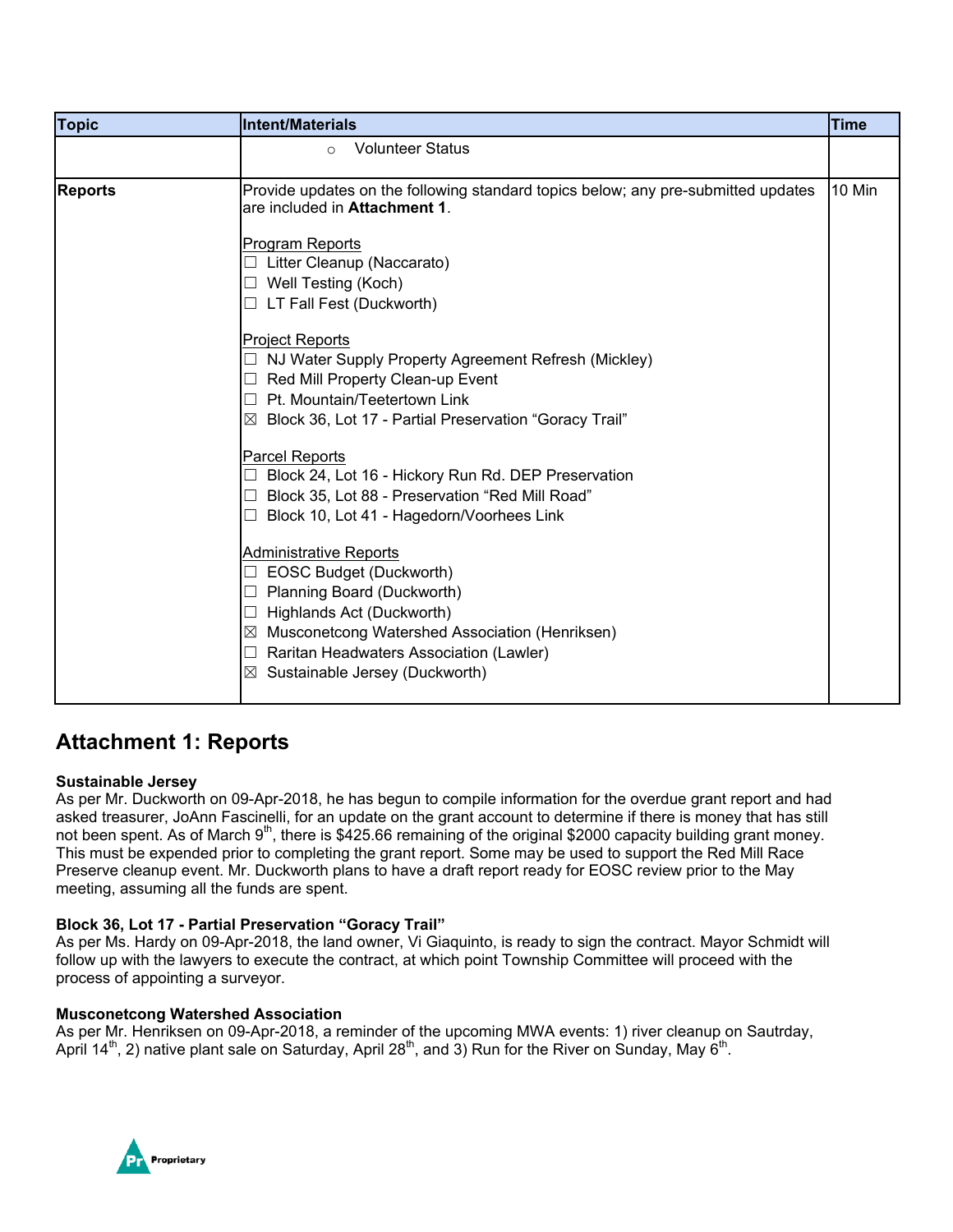# **Lebanon Township Environmental & Open Space Commission Minutes**

April 9<sup>th</sup>, 2018

### **ROLL CALL**

| <b>EOSC Member</b>      | <b>Role</b>                      | <b>Attendance</b> |
|-------------------------|----------------------------------|-------------------|
| Adam Duckworth          | Chairman, Planning Board Liaison | Х                 |
| <b>Sharon Petzinger</b> | Member                           | Χ                 |
| Warren Newman           | Member                           |                   |
| Erik Jan Henriksen      | Member                           | Χ                 |
| Nancy Lawler            | Member                           | Χ                 |
| Sharon Hardy            | Member                           |                   |
| <b>Adam Mickley</b>     | Member                           | <b>No</b>         |
| Kathy Koch              | Alternate 1                      | Χ                 |
| <b>Marty Collett</b>    | Alternate 2                      | <b>No</b>         |

#### **MEETING MINUTES**

| <b>Topic</b>                                     | Intent/Materials                                                                                                                                                                                                                                                                                                                                                                                                                                                                                                                                                                                                                                                                                                                                                                                                                                                                                                                                                                    | <b>Time</b> |
|--------------------------------------------------|-------------------------------------------------------------------------------------------------------------------------------------------------------------------------------------------------------------------------------------------------------------------------------------------------------------------------------------------------------------------------------------------------------------------------------------------------------------------------------------------------------------------------------------------------------------------------------------------------------------------------------------------------------------------------------------------------------------------------------------------------------------------------------------------------------------------------------------------------------------------------------------------------------------------------------------------------------------------------------------|-------------|
| Kickoff, Roll Call &<br><b>Connecting Moment</b> | Call meeting to order and take roll call.<br><b>Minutes:</b> Meeting was called to order at 7:05PM. In addition to EOSC members<br>noted above, Mayor Schmidt and Committeeman Laul were in attendance.                                                                                                                                                                                                                                                                                                                                                                                                                                                                                                                                                                                                                                                                                                                                                                             | 10 Min      |
| <b>Presentation of Minutes</b>                   | Review and approval of March Meeting Minutes. All commission members can<br>approve except for Mr. Newman, Mr. Mickley and Ms. Koch who were not present at<br>the March meeting.<br>Minutes: Mr. Duckworth asked for a motion to approve Meeting Minutes from<br>March. The motion was made by Mr. Henriksen, seconded by Ms. Petzinger and<br>unanimously approved.                                                                                                                                                                                                                                                                                                                                                                                                                                                                                                                                                                                                               | 10 Min      |
| <b>General Admin</b>                             | Readouts from Deer Management Workshops<br>$\bullet$<br>Denton Property Preservation Update (Block and Lot?)<br>$\bullet$<br>Hickory Run Road Property Preservation Update<br><b>Buffalo Hollow Road Property Preservation Update</b><br>Minutes: Ms. Lawler attended the NJ DEP Fish and Wildlife event titled Managing<br>Deer in Suburban and Agricultural Landscapes on March 19 <sup>th</sup> . She stated that is was<br>a great session and the division has a representative that can come and advise on<br>deer population management; they can do a presentation for us if we want. Ms.<br>Lawler stated that it would be valuable for the police department to provide the<br>locations and quantities of deer strikes in the Township as that would give us a feel<br>for the scale of the problem and those numbers could be used to estimate the deer<br>population. Committeeman Laul took an action to follow-up with the police<br>department to obtain that data. | 15 Min      |

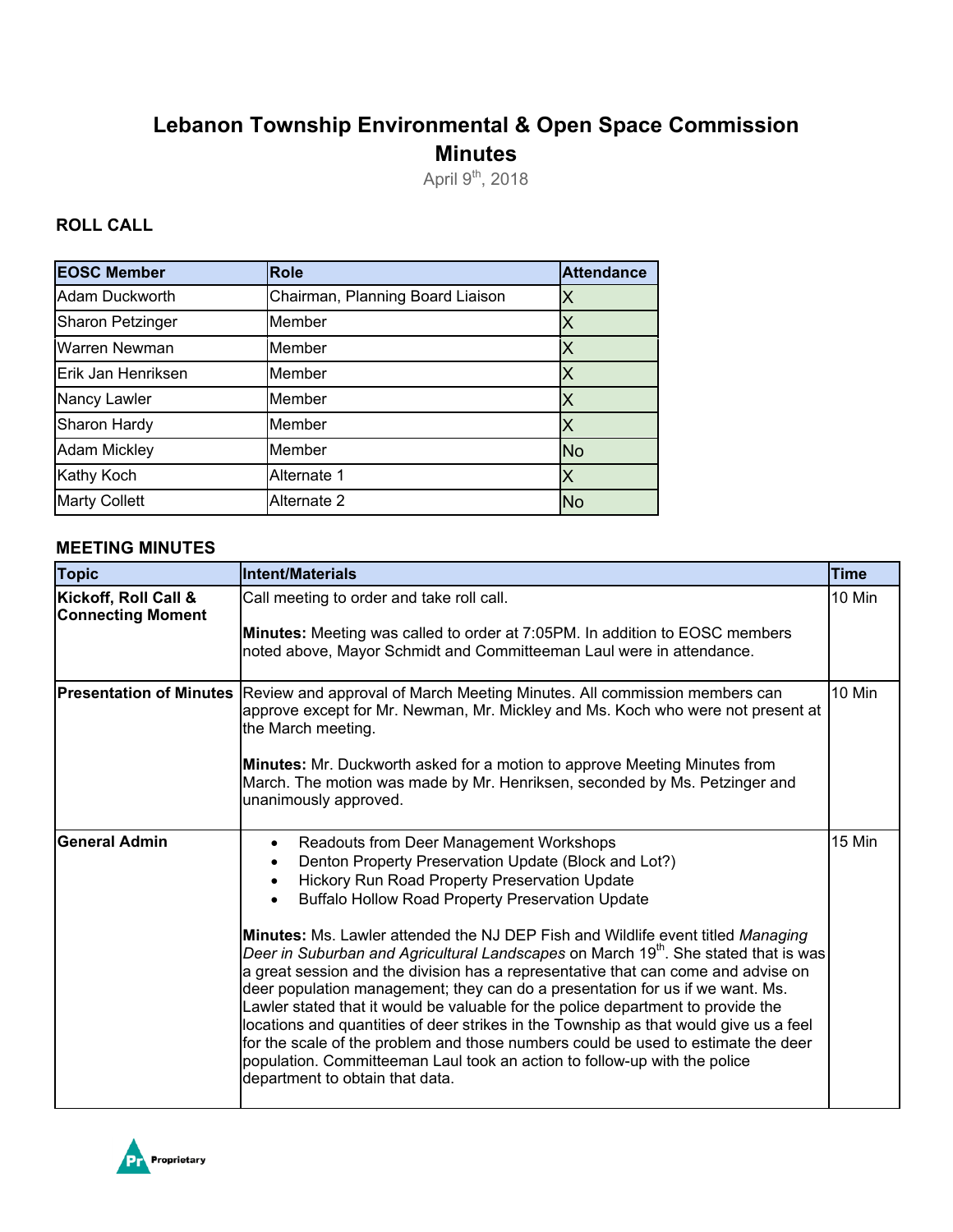| <b>Topic</b> | Intent/Materials                                                                                                                                                                                                                                                                                                                                                                                                                                                                                                                                                                                                                                                                                                                           | <b>Time</b> |
|--------------|--------------------------------------------------------------------------------------------------------------------------------------------------------------------------------------------------------------------------------------------------------------------------------------------------------------------------------------------------------------------------------------------------------------------------------------------------------------------------------------------------------------------------------------------------------------------------------------------------------------------------------------------------------------------------------------------------------------------------------------------|-------------|
|              | Ms. Lawler then discussed the risks of deer overpopulation. She said there is an<br>uptick in Lyme's Disease and it is a serious problem in Hunterdon County; while deer<br>are not hosts, they are the buses that move the ticks around. Ms. Hardy added that<br>Lyme's Disease is not the only disease that ticks carry. Ms. Petzinger stated that in<br>addition to disease risks, if we want to tackle invasive species issues in the<br>Township then we must address deer management first. It will be impossible to<br>remove invasives and cultivate natives with a deer overpopulation that immediately<br>eats the natives.                                                                                                      |             |
|              | Ms. Koch asked if anyone at the session spoke about preventing homeowners from<br>feeding deer. Ms. Lawler stated that the first thing we should do is an ordinance<br>against feeding deer except for baiting for hunting. Ms. Koch asked how we estimate<br>our deer population. Ms. Petzinger stated that in addition to the police data that<br>Committeeman Laul is going to get for us, there are two ways to estimate,<br>spotlighting and surveying. For a Township our size it is suggested that we choose a<br>portion of the Township on which to focus and start small before trying to tackle the<br>whole Township. She stated that Hunterdon County does already cull deer on their<br>properties.                          |             |
|              | Mr. Schmidt asked if the increase in coyote presence has made a dent in the deer<br>population. Ms. Lawler stated not very much as coyotes don't eat many deer and<br>there are many other smaller animals that coyotes eat. Ms. Petzinger stated that one<br>of the easiest things to do is to encourage farmers to get depredation permits, which<br>allow them to hunt year round, remove as many deer as they want and invite other<br>hunters to their property assuming they are listed in the application and successfully<br>complete a background check. We can work to encourage more hunter friendly<br>attitudes in general and help connect people that like venison but don't hunt with<br>hunters who could provide a deer. |             |
|              | Ms. Petzinger stated that before we engage anyone for help in creating a deer<br>management plan, we should survey the Township to understand the perspectives<br>of our residents – whether they are for, against or indifferent. Ms. Lawler suggested<br>we include the survey question in the tax bill. Ms. Hardy suggested we also reach<br>out to farmers and stated that this reinforces the need to reinvigorate the ag board.<br>Ms. Petzinger stated that if we really wanted to tackle deer overpopulation, it would<br>likely take a dedicated volunteer to make it successful.                                                                                                                                                 |             |
|              | Mr. Duckworth closed the topic and moved on to updates on potential preservation<br>targets. Mr. Schmidt stated there were no new updates on the Denton property nor<br>Hickory Run Road. He did state that there has been further discussion with the land<br>owner of the Buffalo Hollow Road property but nothing meaningful to report.                                                                                                                                                                                                                                                                                                                                                                                                 |             |

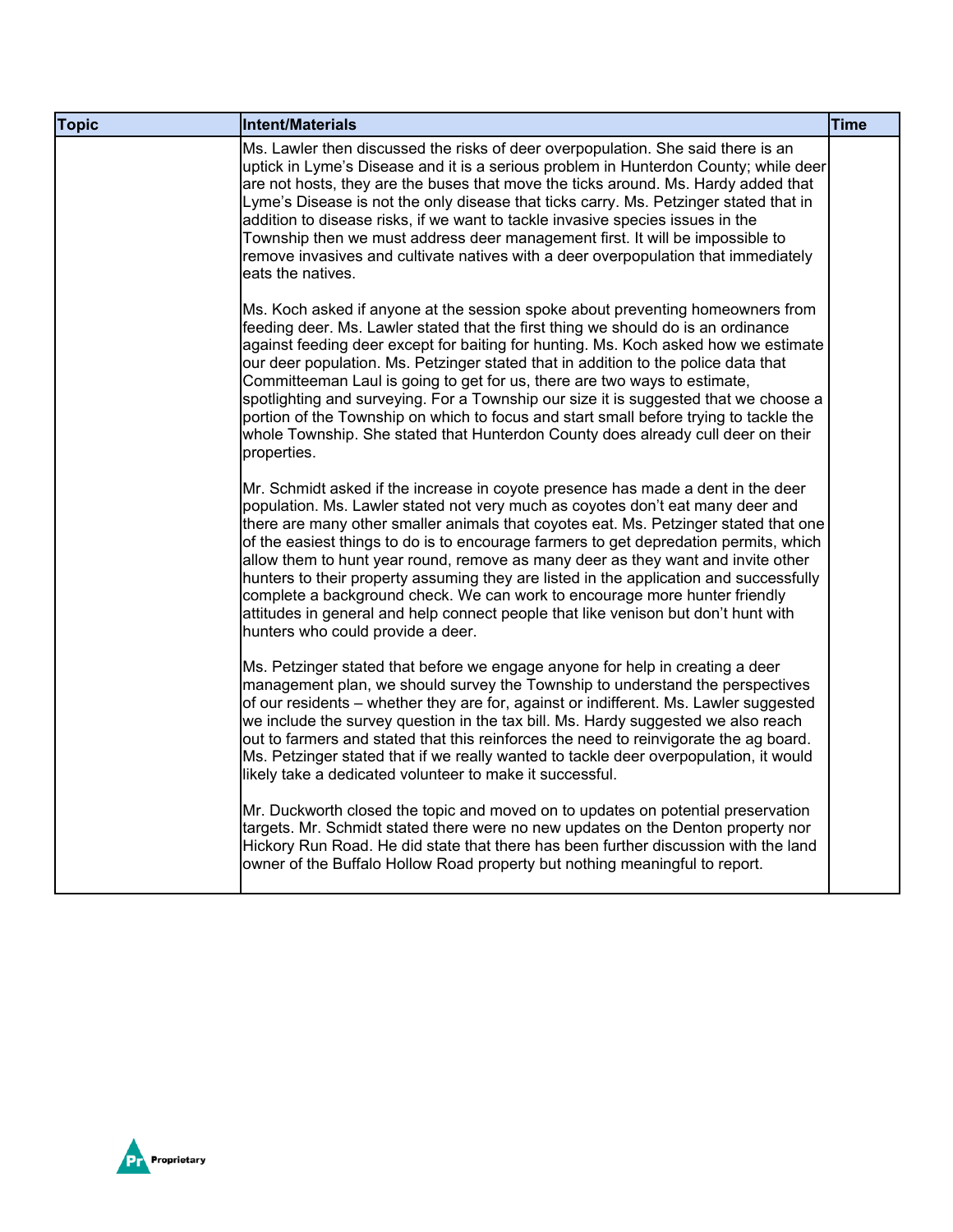| <b>Topic</b>        | <b>Intent/Materials</b>                                                                                                                                                                                                                                                                                                                                                                                                                                                                                                                                                                                                                                                                                                                                                                                                                 | Time   |
|---------------------|-----------------------------------------------------------------------------------------------------------------------------------------------------------------------------------------------------------------------------------------------------------------------------------------------------------------------------------------------------------------------------------------------------------------------------------------------------------------------------------------------------------------------------------------------------------------------------------------------------------------------------------------------------------------------------------------------------------------------------------------------------------------------------------------------------------------------------------------|--------|
| <b>Newsletter</b>   | Summer newsletter deadline is May 1 <sup>st</sup> . Articles on the docket include:                                                                                                                                                                                                                                                                                                                                                                                                                                                                                                                                                                                                                                                                                                                                                     | 5 Min  |
|                     | Pesticide Use (Lawler/Petzinger)<br>Red Mill Property/Cleanup (Duckworth/Historians)                                                                                                                                                                                                                                                                                                                                                                                                                                                                                                                                                                                                                                                                                                                                                    |        |
|                     | Backlog: Proper Use of Pesticides and Herbicides, Organic Methods, Invasive<br>Species, Christian Crossroads Dam Removal/History                                                                                                                                                                                                                                                                                                                                                                                                                                                                                                                                                                                                                                                                                                        |        |
|                     | <b>Minutes:</b> Mr. Duckworth reminded the team of the two newsletter articles to which<br>we committed for the summer newsletter. Ms. Petzinger stated that she will be at the<br>2018 Invasive Species Conference on Wednesday and is planning to start on the<br>article after that. Ms. Lawler will focus on pesticide approaches that don't work if Ms.<br>Petzinger is focusing on proper application.                                                                                                                                                                                                                                                                                                                                                                                                                            |        |
| Correspondence      | Acknowledge and share any formal correspondence received by EOSC chair or<br>informal correspondence received by EOSC members. All correspondence when<br>possible is scanned and stored digitally in a public access Google Drive folder at<br>https://drive.google.com/open?id=0B14m3wFylheUWjBjNEkwalU4TGc.                                                                                                                                                                                                                                                                                                                                                                                                                                                                                                                          | 0 Min  |
|                     | None                                                                                                                                                                                                                                                                                                                                                                                                                                                                                                                                                                                                                                                                                                                                                                                                                                    |        |
|                     | Minutes: Mr. Duckworth stated that he did not receive any correspondence and<br>asked if anyone else had. Mayor Schmidt stated that Hunterdon Land Trust<br>requested a \$500 donation and that he would forward on the letter to Mr. Duckworth.<br>The team discussed the donation request and happily supported a donation to the<br>Land Trust who has provided a great service to Lebanon Township preservation<br>efforts. Mr. Duckworth asked for a motion to support a donation of \$500 to<br>Hunterdon Land Trust from Lebanon Township to be approved by Township<br>Committee. Ms. Lawler made the motion, Ms. Koch seconded and it was<br>unanimously approved. Ms. Petzinger abstained.                                                                                                                                    |        |
| <b>Focus Topics</b> | A select set of topics that require deeper discussion.                                                                                                                                                                                                                                                                                                                                                                                                                                                                                                                                                                                                                                                                                                                                                                                  | 40 Min |
|                     | Red Mill Race Preserve Cleanup Day<br>Property Letters and Resulting Conversation<br>$\circ$<br>NJWSA Contact and Property Maintenance Agreements<br>$\circ$<br>Discussion with the Rachels<br>Discussion with Jack Gale<br>$\circ$<br>Allen Barlow meeting<br>$\circ$<br><b>Patrick Eckard meeting</b><br>$\circ$<br>Approval of "Red Mill Race Preserve" Name<br>$\circ$<br><b>Volunteer Status</b><br>$\circ$                                                                                                                                                                                                                                                                                                                                                                                                                        |        |
|                     | Minutes: Mr. Duckworth briefly summarized the email exchanges with the<br>landowners of the neighboring parcels that have the conservation and public access<br>easements. Mayor Schmidt stated that he did contact NJ Water Supply Authority<br>(NJWSA) and they are very supportive of our use of the public access easement.<br>Mayor Schmidt did note that the northern part of the property is EIFP encumberance.<br>Mr. Duckworth stated that he checked the NJWSA Maintenance Agreement and<br>these parcels were not included. Mayor Schmidt acknowledged this was an unusual<br>situation where a third party has purchased a conservation and public access<br>easement on private property and this is one of the few examples of that<br>arrangement. Ms. Hardy stated that she spoke with the neighbors across the street, |        |

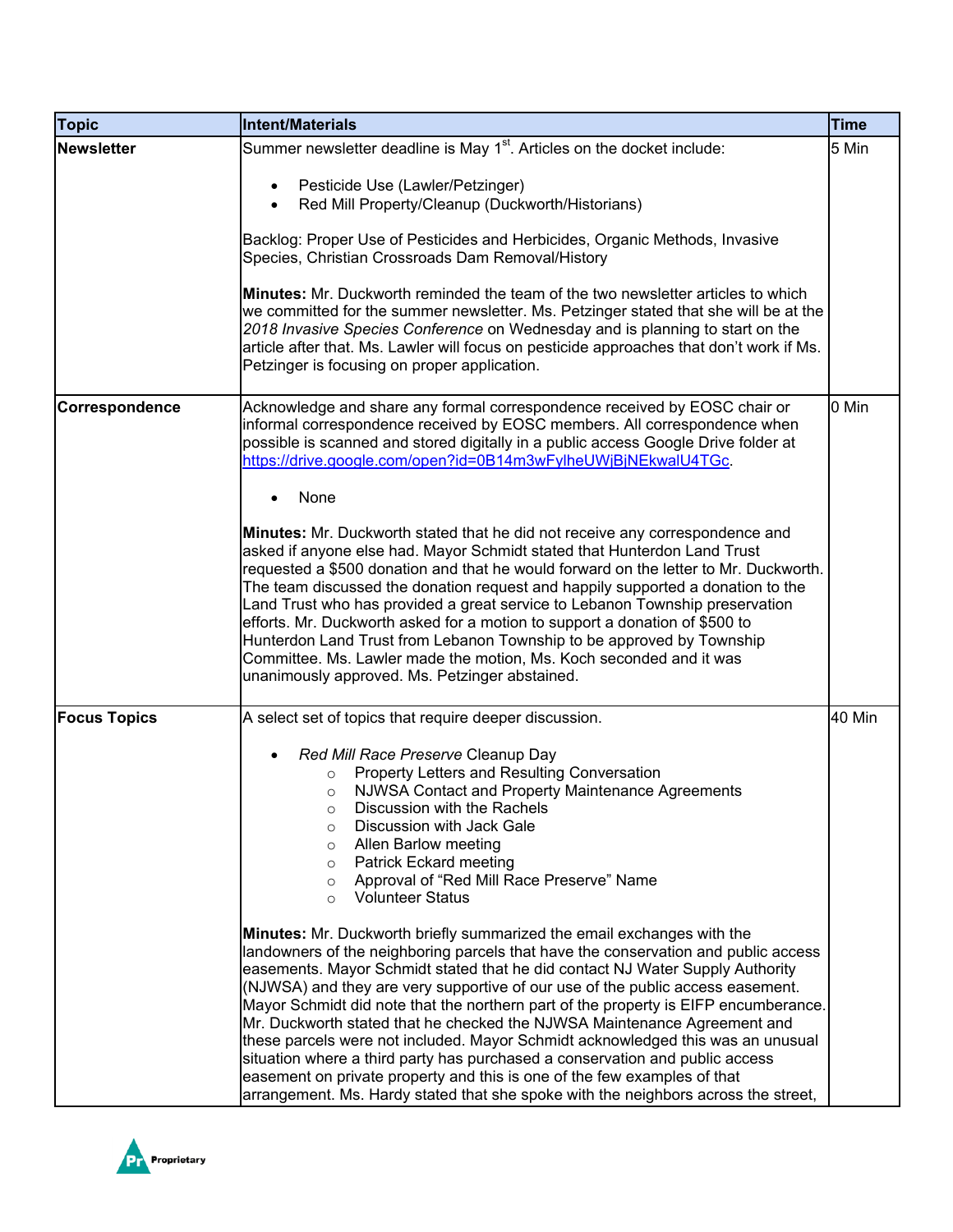| <b>Topic</b>   | <b>Intent/Materials</b>                                                                                                                                                                                                                                                                                                                                                                                                                                                                                                                                                                                                                                                                                                                                                                                                                                                                                                                                                                                                                                  | <b>Time</b> |
|----------------|----------------------------------------------------------------------------------------------------------------------------------------------------------------------------------------------------------------------------------------------------------------------------------------------------------------------------------------------------------------------------------------------------------------------------------------------------------------------------------------------------------------------------------------------------------------------------------------------------------------------------------------------------------------------------------------------------------------------------------------------------------------------------------------------------------------------------------------------------------------------------------------------------------------------------------------------------------------------------------------------------------------------------------------------------------|-------------|
|                | the Rachels, and they encouraged us to park in their driveways for our event. The<br>question was raised regarding historical artifacts that might be uncovered during the<br>event and it was suggested that the Historians Committee make the call on who gets<br>to keep any artifacts. Ms. Lawler stated that she will meet at the property with Allen<br>Barlow before the event. Mr. Barlow has a pretty high-level herbicide license and<br>does use toxic chemicals. However, he stated that he is looking for safer, non-toxic<br>ways to control invasives and may want to work with us to experiment using those.<br>Mayor Schmidt asked if we should inform the landowners across the Spruce Run<br>about the event. Mr. Henriksen said that is Hall Tree Farm and he was already<br>planning to reach out to them. Mr. Duckworth said that he would plan to purchase<br>some basic tools with some remaining Sustainable Jersey grant money. Ms.<br>Petzinger said that pointy sticks or grabbers would be good to have for litter cleanup. |             |
| <b>Reports</b> | Provide updates on the following standard topics below; any pre-submitted updates<br>are included in Attachment 1.<br><b>Program Reports</b><br>Litter Cleanup (Naccarato)                                                                                                                                                                                                                                                                                                                                                                                                                                                                                                                                                                                                                                                                                                                                                                                                                                                                               | 10 Min      |
|                | Well Testing (Koch)<br>LT Fall Fest (Duckworth)<br>⊔                                                                                                                                                                                                                                                                                                                                                                                                                                                                                                                                                                                                                                                                                                                                                                                                                                                                                                                                                                                                     |             |
|                | <b>Project Reports</b><br>NJ Water Supply Property Agreement Refresh (Mickley)<br>Red Mill Property Clean-up Event<br>ப<br>Pt. Mountain/Teetertown Link<br>$\Box$<br>$\boxtimes$ Block 36, Lot 17 - Partial Preservation "Goracy Trail"                                                                                                                                                                                                                                                                                                                                                                                                                                                                                                                                                                                                                                                                                                                                                                                                                  |             |
|                | <b>Parcel Reports</b><br>Block 24, Lot 16 - Hickory Run Rd. DEP Preservation<br>Block 35, Lot 88 - Preservation "Red Mill Road"<br>Block 10, Lot 41 - Hagedorn/Voorhees Link                                                                                                                                                                                                                                                                                                                                                                                                                                                                                                                                                                                                                                                                                                                                                                                                                                                                             |             |
|                | <b>Administrative Reports</b><br>EOSC Budget (Duckworth)<br>Planning Board (Duckworth)<br>$\Box$ Highlands Act (Duckworth)<br>⊠ Musconetcong Watershed Association (Henriksen)<br>Raritan Headwaters Association (Lawler)<br>$\Box$<br>⊠ Sustainable Jersey (Duckworth)                                                                                                                                                                                                                                                                                                                                                                                                                                                                                                                                                                                                                                                                                                                                                                                  |             |
|                | Minutes: Mr. Duckworth acknowledged that updates had for items marked above<br>were included with the agenda. He closed the formal agenda and proceeded to a<br>round robin for any updates or closing remarks from the team. Mayor Schmidt stated<br>that he heard the Diamond Aerosol property had sold and asked if anyone knew who<br>the new landowner was. No one knew.                                                                                                                                                                                                                                                                                                                                                                                                                                                                                                                                                                                                                                                                            |             |
|                | Mayor Schmidt provided an update on the Pt. Mountain/Teetertown Link<br>preservation effort. He stated the house slated for demolition was demolished awhile<br>ago but additional documentation may be required as there may not be sufficient<br>documentation to certify that any underground storage tanks have been removed. It<br>is not believed there ever was any but it is not clear in the historical documentation;<br>ground-penetrating radar may be required. A May closing is still the target.                                                                                                                                                                                                                                                                                                                                                                                                                                                                                                                                          |             |